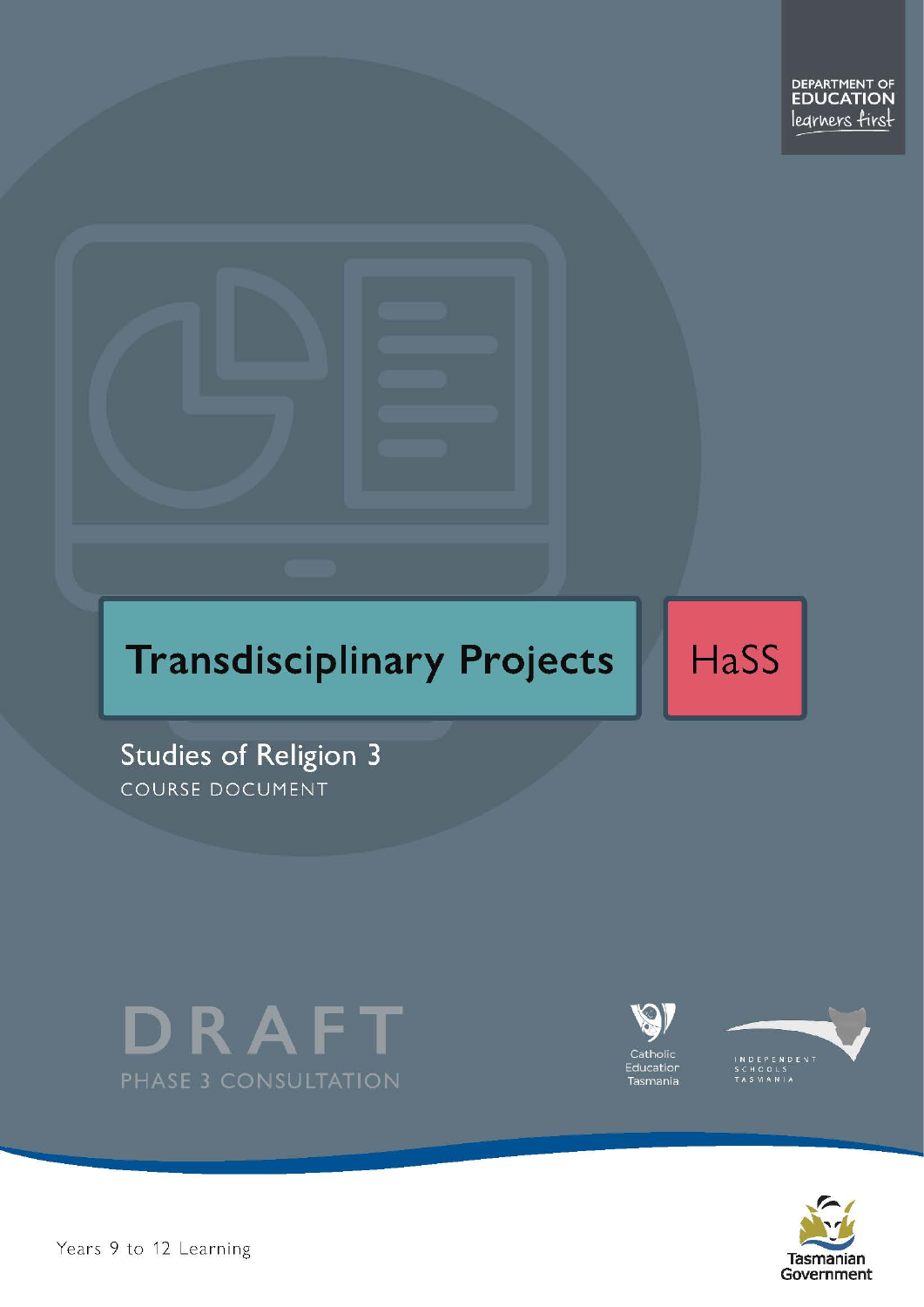# Table of Contents

Phase 3 Consultation Draft Published: March 2021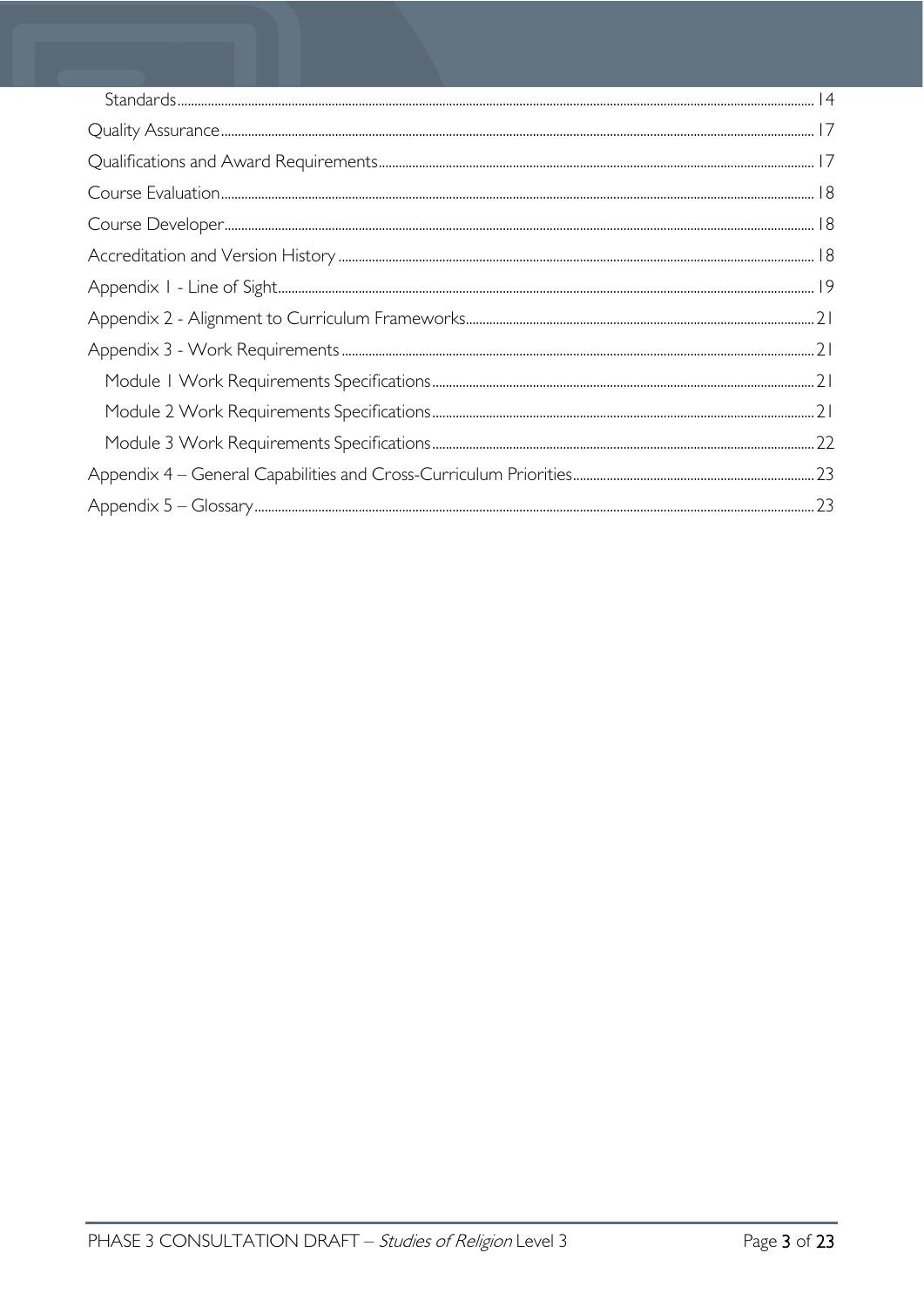# <span id="page-3-0"></span>Studies of Religion, 150 hours – Level 3

This course is the Level 1, 2, 3, 4 component of the Studies of Religion program.

## <span id="page-3-1"></span>Aims

The purpose of Years 9 to 12 [Education](https://publicdocumentcentre.education.tas.gov.au/library/Shared%20Documents/Years-9-to-12-Education-Framework.pdf) is to enable all students to achieve their potential through Years 9 to 12 and beyond in further study, training or employment.

Years 9 to 12 Education enables: Personal Empowerment, Cultural Transmission, Preparation for Citizenship and Preparation for Work.

This course supports the principles of Access, Agency, Excellence, Balance, Support and Achievement as part of a range of programs that enables students to access a diverse and highly flexible range of learning opportunities suited to their level of readiness, interests and aspirations.

Courses aligned to the Years 9 to 12 Curriculum [Framework](https://publicdocumentcentre.education.tas.gov.au/library/Shared%20Documents/Education%209-12%20Frameworks%20A3%20WEB%20POSTER.pdf) belong to one of the five focus areas of Discipline-based Study, Transdisciplinary Projects, Professional Studies, Work-based Learning and Personal Futures.

Studies of Religion Level 3 is a Transdisciplinary Project course.

# <span id="page-3-2"></span>Focus Area – Transdisciplinary Projects

Transdisciplinary Projects courses require students to integrate, transfer and reflect on their prior knowledge, skills, attitudes and values in transdisciplinary ways. Students will engage critically and creatively to integrate the learning and ways of working from multiple disciplines. Students will produce outcomes that are only possible through the intersection between disciplines. Students will share the outcomes of Transdisciplinary Projects as appropriate to their methodology, and their exhibition of work will form a major element of their assessment. Students will reflect upon their learning by evaluating their project outputs, the effectiveness of their methodology and the implications of their work on the pre-existing body of knowledge.

Transdisciplinary projects courses have three key features that guide teaching and learning:

- engage and ideate
- connect and apply
- exhibit and reflect.



Figure 1: Transdisciplinary Project Cycle of Learning (adapted from OECD Learning Compass 2030)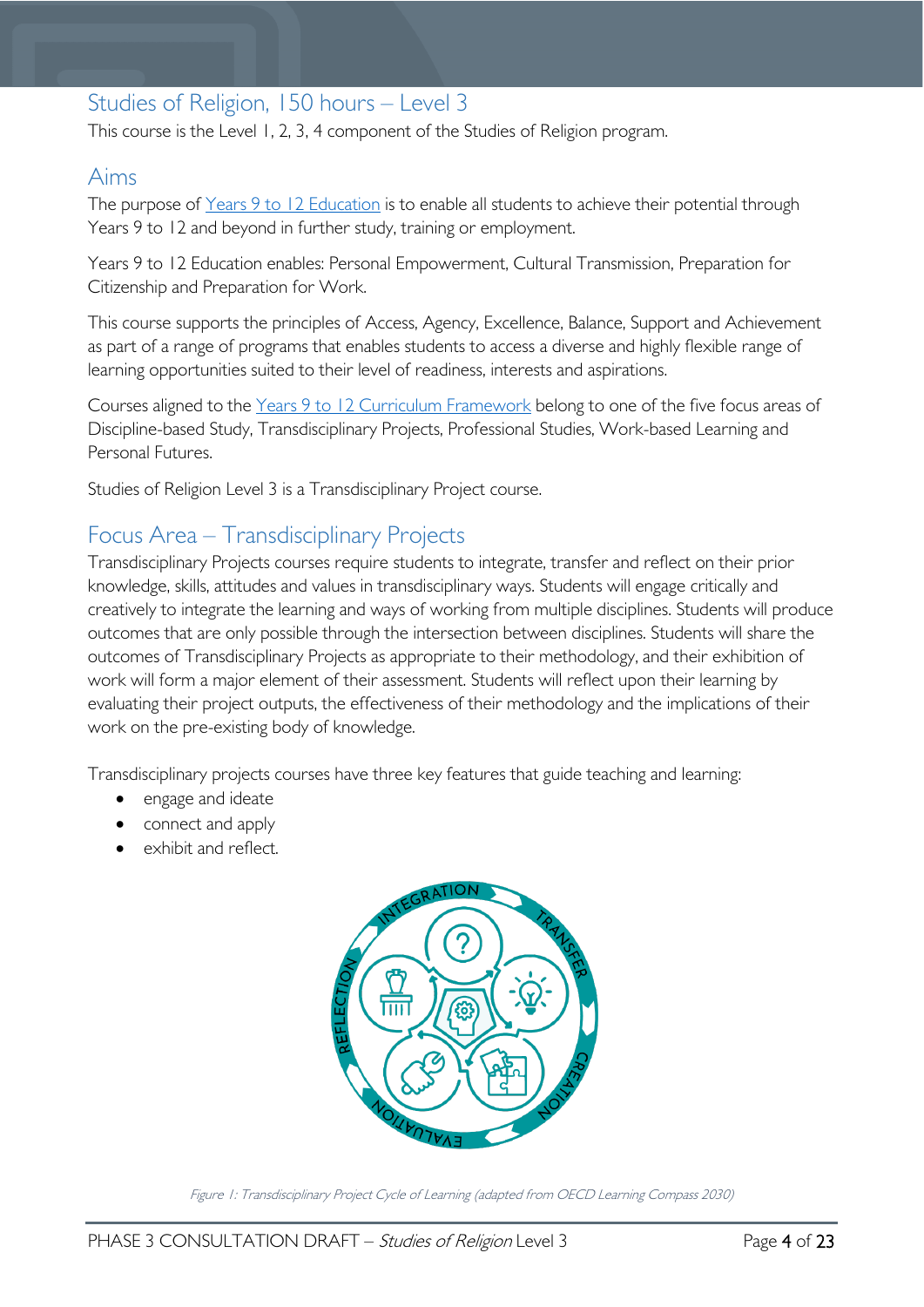In this course learners will consider approaches and perspectives from a variety of disciplines such as Theology, Sociology, History, Philosophy and Comparative Religions. They will connect these disciplinary approaches and prior learning to engage critically with ethical investigations of religion in the modern world and in Australia in particular. Projects in Module 1 and Module 2 will develop their thinking and skills towards those that will be expressed through the culminating Depth Study project in Module 3.

# <span id="page-4-0"></span>Rationale

Studies of Religion Level 3 is designed to foster the intellectual, civic, ethical and cultural development of learners. The program of learning will include the application of multi-disciplinary knowledge, understanding, skills, values and attitudes to the study of both the underpinnings of religious faith and the dynamic and changing nature of religion in Australia in the 21<sup>st</sup> Century. It will develop the capacity of learners to manage their own lives and to become flexible, independent thinkers, problem solvers and decision makers. The course provides level 3 access to the HASS Studies of Religion program and will deliver skills, knowledge and understandings in preparation for university study in a variety of fields such as Philosophy, Law, Politics, Theology and the Social Sciences. Learners have increasing opportunities to customise and personalise their learning as they progress through the modules of the course, culminating in the opportunity to design a major depth study in Module 3.

# <span id="page-4-1"></span>Integration of General Capabilities and Cross-Curriculum Priorities

The general capabilities addressed specifically in this course are:

- Critical and creative thinking  $\mathbb{C}$
- Ethical understanding  $\div$
- Information and communication technology capability  $\cdot \cdot$
- Intercultural understanding  $\frac{c_3}{ }$
- Literacy  $\blacksquare$
- Personal and social capability

The cross-curriculum priorities enabled through this course are:

- Aboriginal and Torres Strait Islander Histories and Cultures  $\mathscr W$
- Asia and Australia's Engagement with Asia **AA**
- Sustainability  $\triangleleft$

# <span id="page-4-2"></span>Course Description

Studies of Religion Level 3 intends to expand learners' knowledge and understanding of religious diversity and the role that religion plays in society and in many people's lives in Australia in the 21<sup>st</sup> century. Through the study of the search for meaning, at least two religious traditions and a depth study, learners will engage with key facets of religion such as the influence of world views, the ethical teachings of religious traditions, deep questions of how meaning is given to life, and the  $21<sup>st</sup>$  Century role of religion in society. There is a strong focus in the course on transdisciplinary and inquiry approaches to learning, and learners will also be encouraged to pursue areas of interest in the selection and design of minor projects in Modules 1 and 2 and a major depth study in Module 3.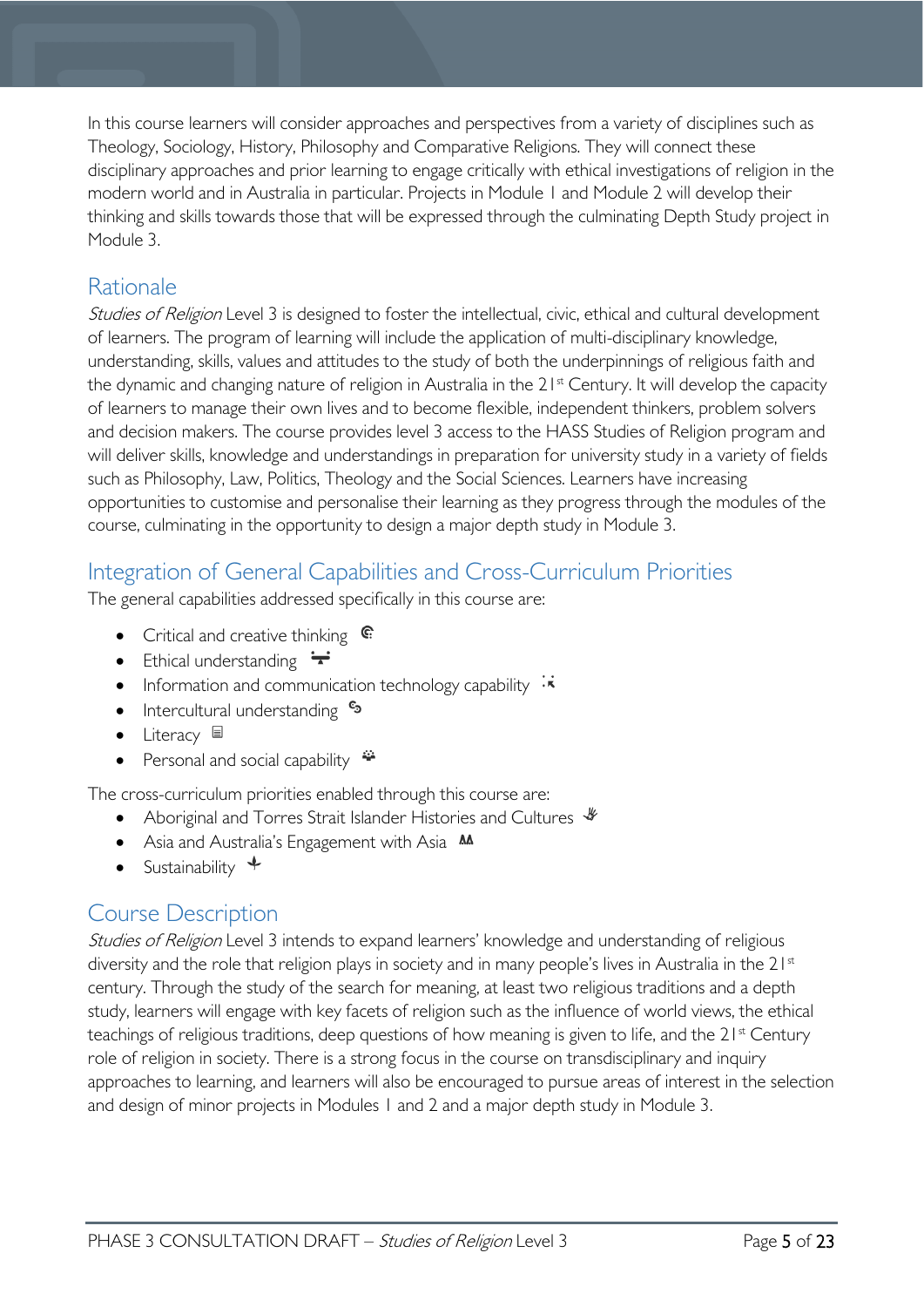## <span id="page-5-0"></span>Pathways

- This course builds upon Australian Curriculum HASS 7-10 Civics and Citizenship and 7-10 History. Students who achieved a B at Year 10 should consider enrolling directly in the Level 3 component of the suite.
- Studies of Religion Level 2 and Global Futures Level 2 provide a pathway to Studies of Religion Level 3.
- Successful completion of *Studies of Religion Level 3* provides a pathway to tertiary study in the Humanities, Law or Social Sciences.

# <span id="page-5-1"></span>Course Requirements

Learners should have developed or demonstrated skills in research, extended writing and analysis suitable for beginning a Level 3 course.

# <span id="page-5-2"></span>Course Structure, Delivery and Progression

### <span id="page-5-3"></span>Structure

This course consists of three 50-hour modules.

Modules available Core Module 1: The search for meaning Core Module 2: Religious traditions – how to live life Core Module 3: Depth studies – religion in society



### <span id="page-5-4"></span>**Delivery**

The three modules should be delivered in order 1, 2, 3.

#### <span id="page-5-5"></span>Developmental Progression

At both the module and course level the learner is introduced to and builds upon key ideas, concepts, skills, knowledge and understanding leading to performance of understanding reflected in the work requirements.

Individual modules have a developmental progression that introduces, builds upon and culminates in a performance of understanding in the work requirements. Between modules there is also a developmental progression that leads to a culminating performance of understanding in the final work requirements.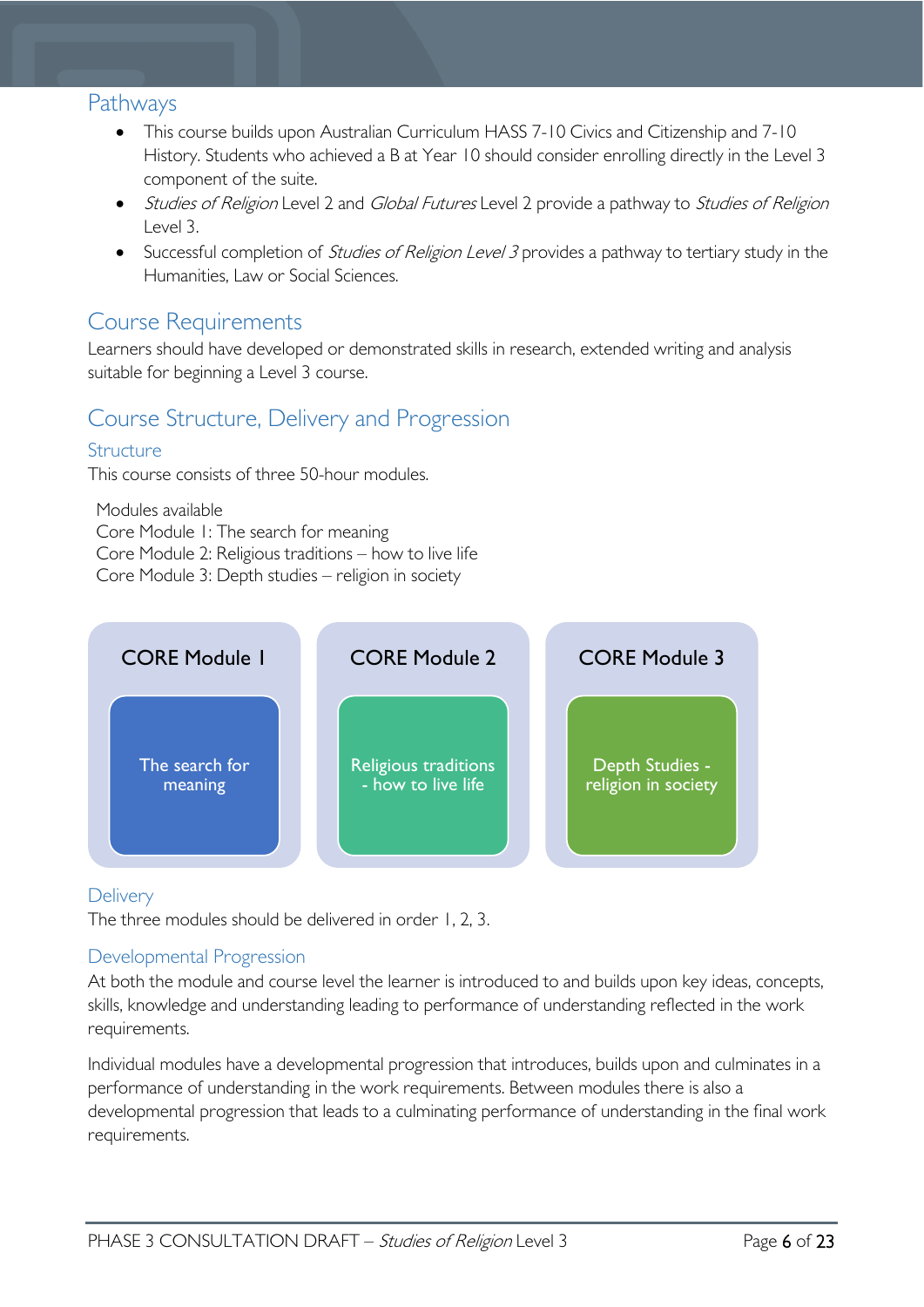# <span id="page-6-0"></span>Module 1 - The search for meaning

#### <span id="page-6-1"></span>Module 1 Learning Outcomes

On successful completion of this module, learners will be able to:

- 1. communicate purposefully and appropriately about religion
- 2. apply metacognitive skills and reasoning to manage learning
- 3. acknowledge and appreciate different ways of seeing the world
- 4. understand how meaning is made and reinforced.

#### <span id="page-6-2"></span>Module 1 Content

Module 1 provides two alternative entry points to Studies of Religion Level 3. Learners should complete 1 (one) unit only. Learners who have previously completed Studies of Religion Level 2 should undertake Unit 1. Learners who have not completed *Studies of Religion* Level 2 or an equivalent study of religious traditions should undertake Unit 2.

#### <span id="page-6-3"></span>Unit 1

The focus in this unit is on gaining an understanding of key beliefs and values and how they are connected, and reinforced. Teachers should focus on the details that will broaden learners understanding of widely held beliefs and values through an investigation of the connections between particular world views. Noting that significant implications of the beliefs and values will be studied in Module 2 and Module 3. Note also that the work requirement for this module will explore the differing perspectives of two major variants within a religious tradition.

Key knowledge

#### Abrahamic world views:

- key beliefs and values plus core structures (including hierarchies, place and space) and practices of an Abrahamic tradition NOT a major focus of the learner's study in Studies of Religion Level  $\mathcal{L}$
- similarities and differences in the way Abrahamic beliefs and values are understood and practised in two Abrahamic faiths
- interfaith dialogue between Abrahamic faiths.

#### Karmic world views:

- key beliefs and values plus core structures (including hierarchies, place and space) and practices of a Karmic tradition NOT a major focus of the learner's study in *Studies of Religion* Level 2
- similarities and differences in the way Karmic beliefs and values are understood and practised in two faiths
- interfaith dialogue between Karmic faiths.

#### <span id="page-6-4"></span>Unit 2

The focus in this unit is on gaining an understanding of key beliefs and values and how they are connected, and reinforced. There is insufficient time for a comprehensive study of these factors, so teachers should focus on the details that will maximise meaning for learners. Noting that significant implications of the beliefs and values will be studied in Module 2 and Module 3. Note also that the work requirement for this module will explore the differing perspectives of two major variants within a religious tradition.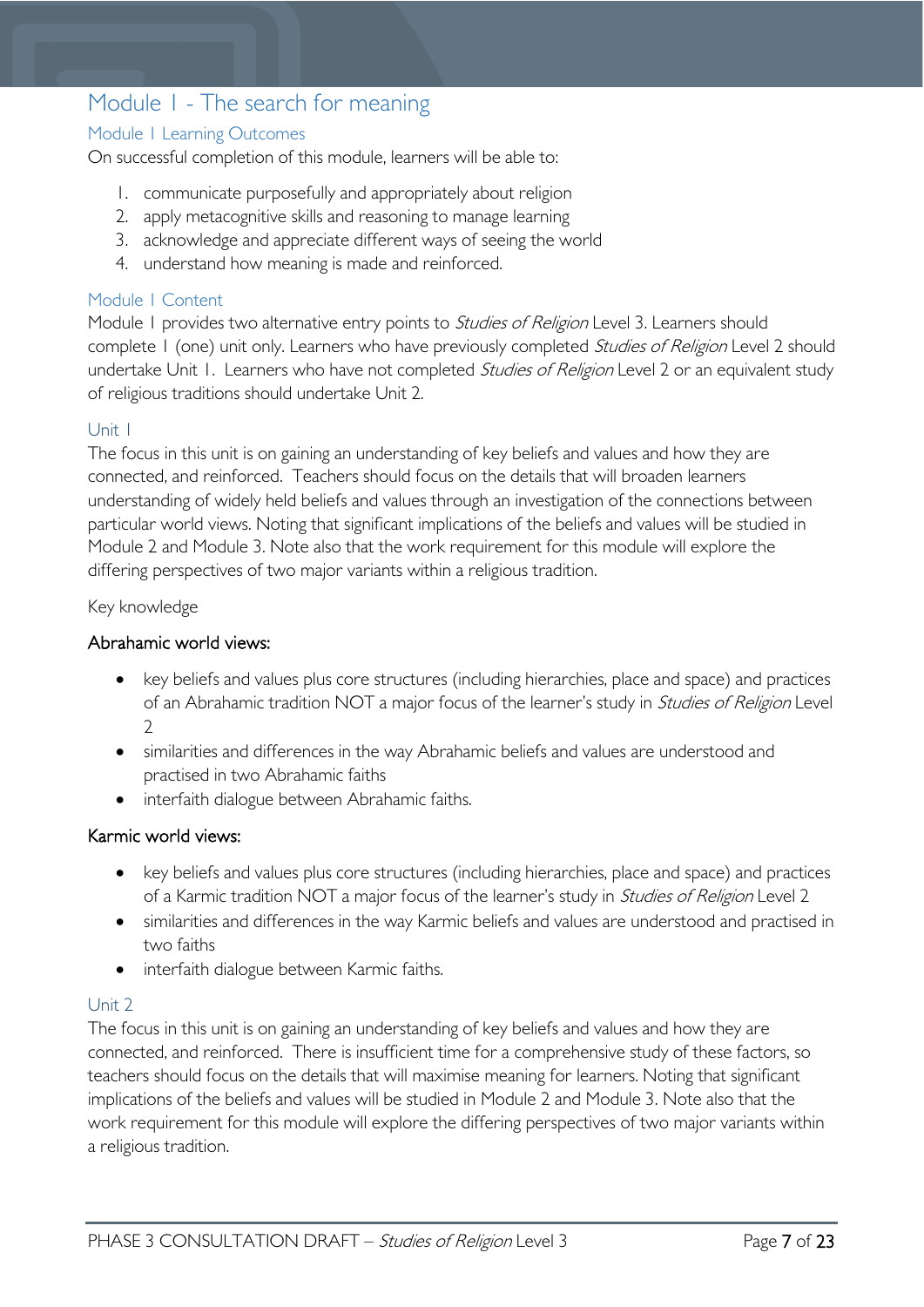#### Key knowledge

#### Abrahamic world views:

key beliefs and values of one Abrahamic tradition

example rituals and practices of the same Abrahamic tradition and how these follow from, support and reinforce beliefs and values

example core texts and structures of the tradition and how they reinforce and support beliefs, values and practices.

#### Karmic world views:

key beliefs and values of one Karmic tradition

example rituals and practices of the same Karmic tradition and how these follow from, support and reinforce beliefs and values

example core texts and structures of the tradition and how they reinforce and support beliefs, values and practices.

#### <span id="page-7-0"></span>Key skills for both Unit 1 and Unit 2

#### Communication:

- purposeful and effective multi-disciplinary research and presentation of information
- conventions aligned to disciplines and the research and communication tools used, including the conventions associated with academic integrity
- terminology associated with religions, faith and world views.

#### Metacognition:

- planning for success
- reflecting on progress
- responding to reflection and adjusting planning accordingly.

#### Reflection and evaluation:

- formulating questions
- using evidence and assessing its suitability, reliability and usefulness
- considering assumptions, implications and connections.

#### Acknowledgement of different perspectives:

- considering different perspectives, including how traditions respond to different perspectives within and outside of the tradition
- analysing the origin and impact of different perspectives
- explaining the benefits of different perspectives.

#### <span id="page-7-1"></span>Module 1 Work Requirements

The work requirements of a course are processes, products or performances that provide a significant demonstration of achievement that is measurable against the course's standards. Work requirements need not be the sole form of assessment for a module.

This module includes one (1) inquiry work requirement.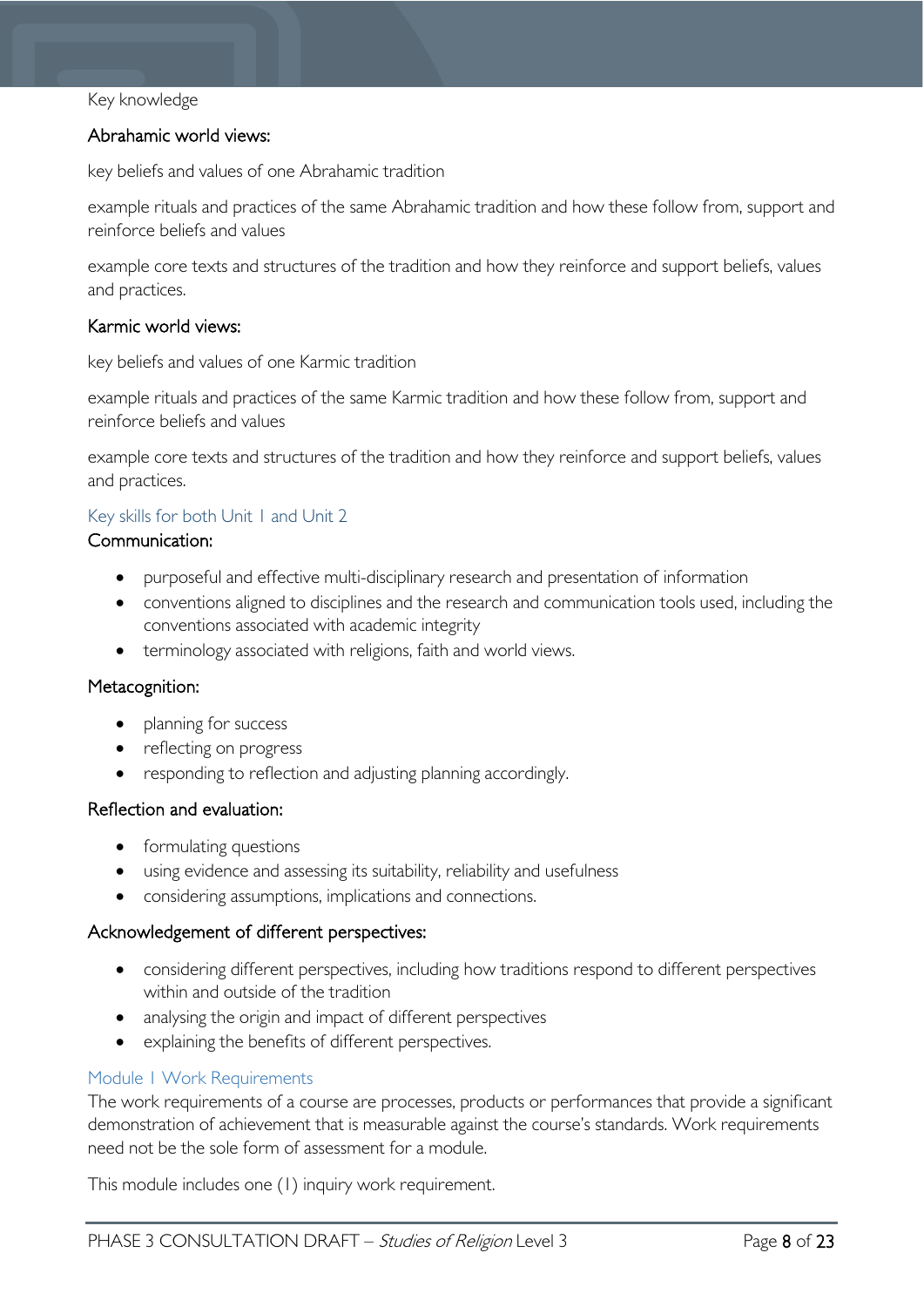#### See Appendix 3 for summary of Work Requirement specifications for this course.

#### <span id="page-8-0"></span>Module 1 Assessment

This module will assess criteria 1, 2, 3, 4.

### <span id="page-8-1"></span>Module 2 - Religious traditions – how to live life

#### <span id="page-8-2"></span>Module 2 Learning Outcomes

On successful completion of this module, learners will be able to:

- 1. communicate purposefully and appropriately about religion
- 2. apply metacognitive skills and reasoning to manage learning
- 3. acknowledge and appreciate different ways of seeing the world.
- 5. analyse and explain the implications of religious values and beliefs.

#### <span id="page-8-3"></span>Module 2 Content

In Module 2 learners will investigate and analyse how a tradition encourages adherents to live a life of faith. In their investigations learners will be exposed to differences and/or evolutions in practice and understanding within a tradition. The Module will begin through investigation of the application of faith to daily life and follow up with deeper investigations of an ethical issue or the problem of suffering.

Note - These are extensive, complex topics and the field of knowledge is too comprehensive for a thorough analysis in this course. Teachers and learners should therefore focus learning experiences upon significant features and useful examples to develop a solid ground of knowledge and understanding that learners will take further in Module 3 and may also pursue later through tertiary or independent study should they choose to do so. Skills in analysis, self-management, communication and use of evidence developed through the study of ethics and the problem of suffering will be applied and further enhanced through the depth studies in Module3.

#### Key knowledge

#### Daily life:

- ritual and worship, individual and communal
- lived expression of key beliefs and values

#### Religious ethics:

- the basis of ethics within the tradition
- ethical teachings

#### The problem of suffering:

- suffering as a challenge to faith
- responding to suffering.

#### Work requirement considering one tradition's approach to either one ethical issue or the problem of suffering.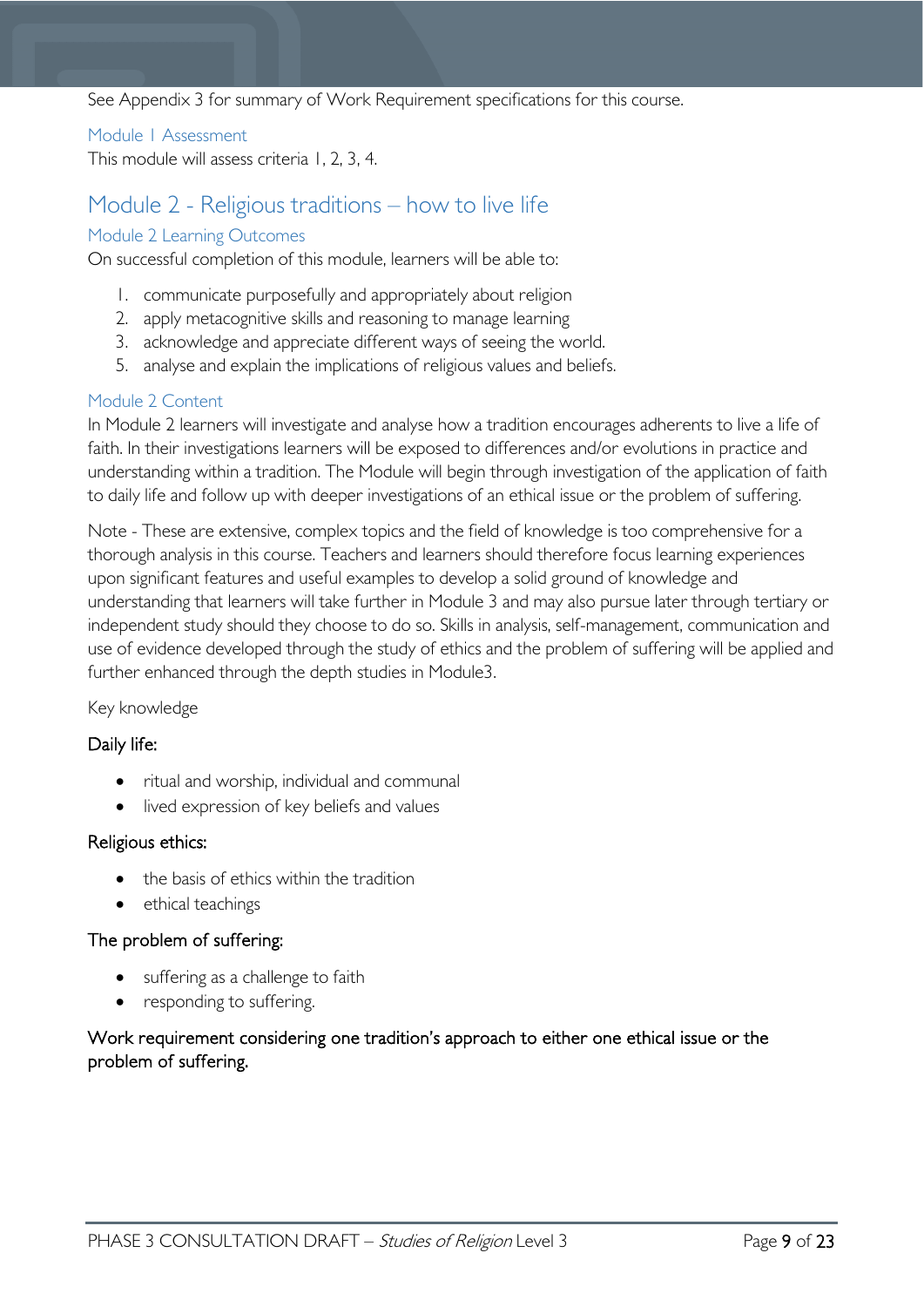#### Key skills

#### Communication:

- purposeful and effective multi-disciplinary research and presentation of information
- conventions aligned to disciplines and the research and communication tools used, including the conventions associated with academic integrity
- terminology associated with religions, faith and world views.

#### Metacognition:

- planning for success
- reflecting on progress
- responding to reflection and adjusting planning accordingly.

#### Reflection and evaluation:

- formulating questions.
- using evidence and assessing its suitability, reliability and usefulness.
- considering assumptions, implications and connections.

#### Acknowledgement of different perspectives:

- considering different perspectives, including how traditions respond to different perspectives within and outside of the tradition
- analysing the origin and impact of different perspectives
- explaining the benefits of different perspectives.

#### <span id="page-9-0"></span>Module 2 Work Requirements

The work requirements of a course are processes, products or performances that provide a significant demonstration of achievement that is measurable against the course's standards. Work requirements need not be the sole form of assessment for a module.

This module includes one (1) extended response work requirement.

See Appendix 3 for summary of Work Requirement specifications for this course.

#### <span id="page-9-1"></span>Module 2 Assessment

This module will assess criteria 1, 2, 3, 5.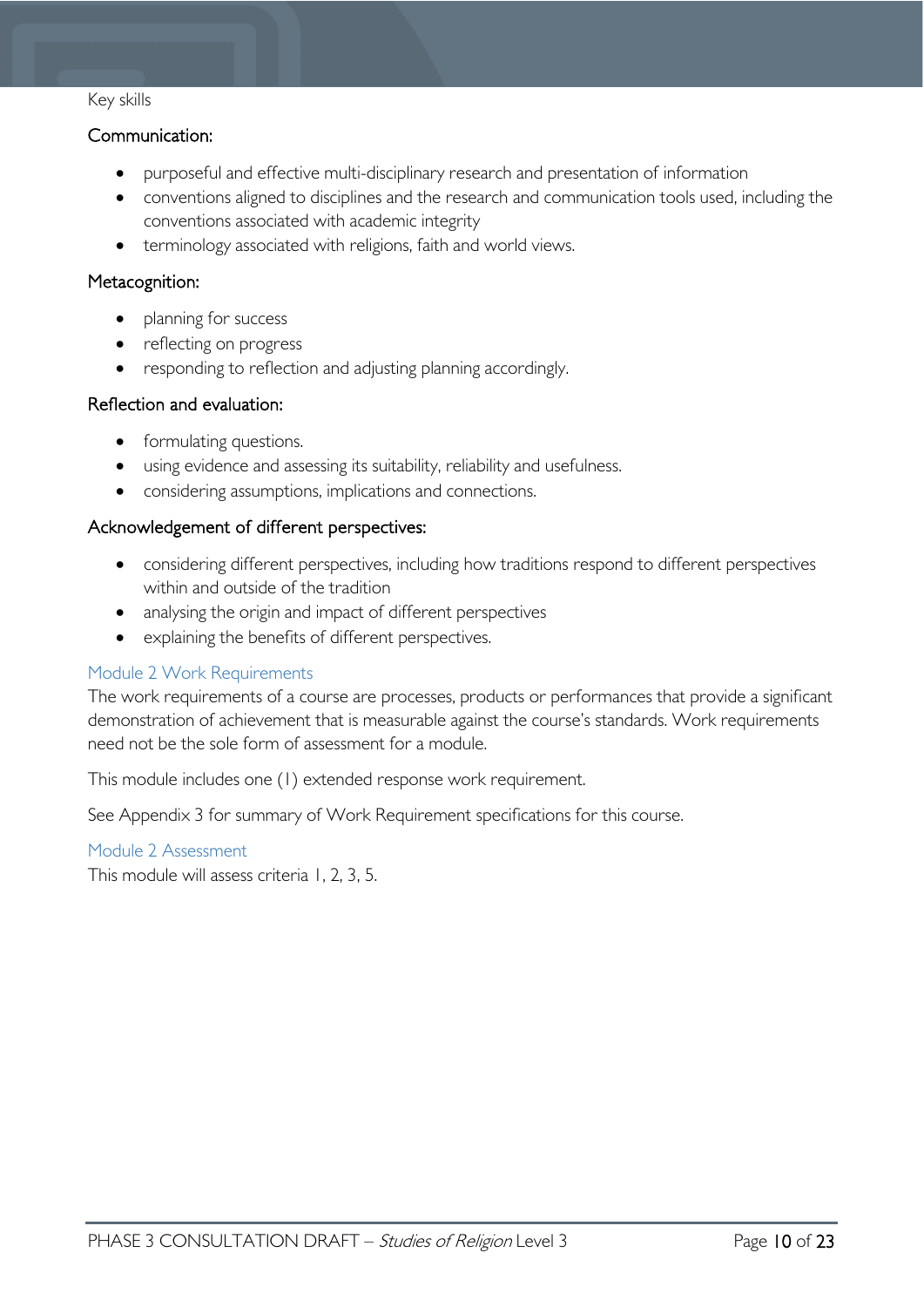# <span id="page-10-0"></span>Module 3 - Depth Studies – religion in society

#### <span id="page-10-1"></span>Module 3 Learning Outcomes

On successful completion of this module, learners will be able to:

- 1. communicate purposefully and appropriately about religion
- 2. apply metacognitive skills and reasoning to manage learning
- 3. acknowledge and appreciate different ways of seeing the world
- 6. form and test points of view.

#### <span id="page-10-2"></span>Module 3 Content

In Module 3 learners will carry out two depth studies. The first depth study undertaken should be a group depth study in order to collaboratively develop and test skills. The second depth study undertaken will be an individual depth study. Depth Study A and Depth Study B may be undertaken in any order determined by the teacher.

Key knowledge

#### <span id="page-10-3"></span>Depth Study A

Leaners should investigate a role that one or more religious traditions plays in 21<sup>st</sup> Century society. A major focus in this depth study is on understanding, forming and testing points of view, so it is essential that learners analyse:

- why and how the tradition adopts a particular stance or approach
- how the tradition responds to public criticism or concern
- different points of view within the tradition and their rationale.

#### Learners should investigate one of the following topics:

- multi faith dialogue
- changing patterns of belief
- religion and public debate
- religious Asceticism in the  $21^{st}$  Century
- contributions of religion to health, welfare or education
- the role of women in leadership within traditions
- the response of religion to ecology and the environment

#### Key knowledge, where applicable to the topic chosen:

- how does the tradition get involved with wider society in this case
- why has the tradition chosen to engage in this way
- how and to what extent is the religious tradition impacted by wider societal debates
- how does the tradition enter into dialogue or debate with wider society
- what are some different perspectives within the tradition on this engagement and what is their rationale
- general public expectations and or opposition to this involvement.

Key skills, where applicable to the topic chosen

#### Research:

- literature review and research design, as applicable
- quantitative and/or qualitative research method where applicable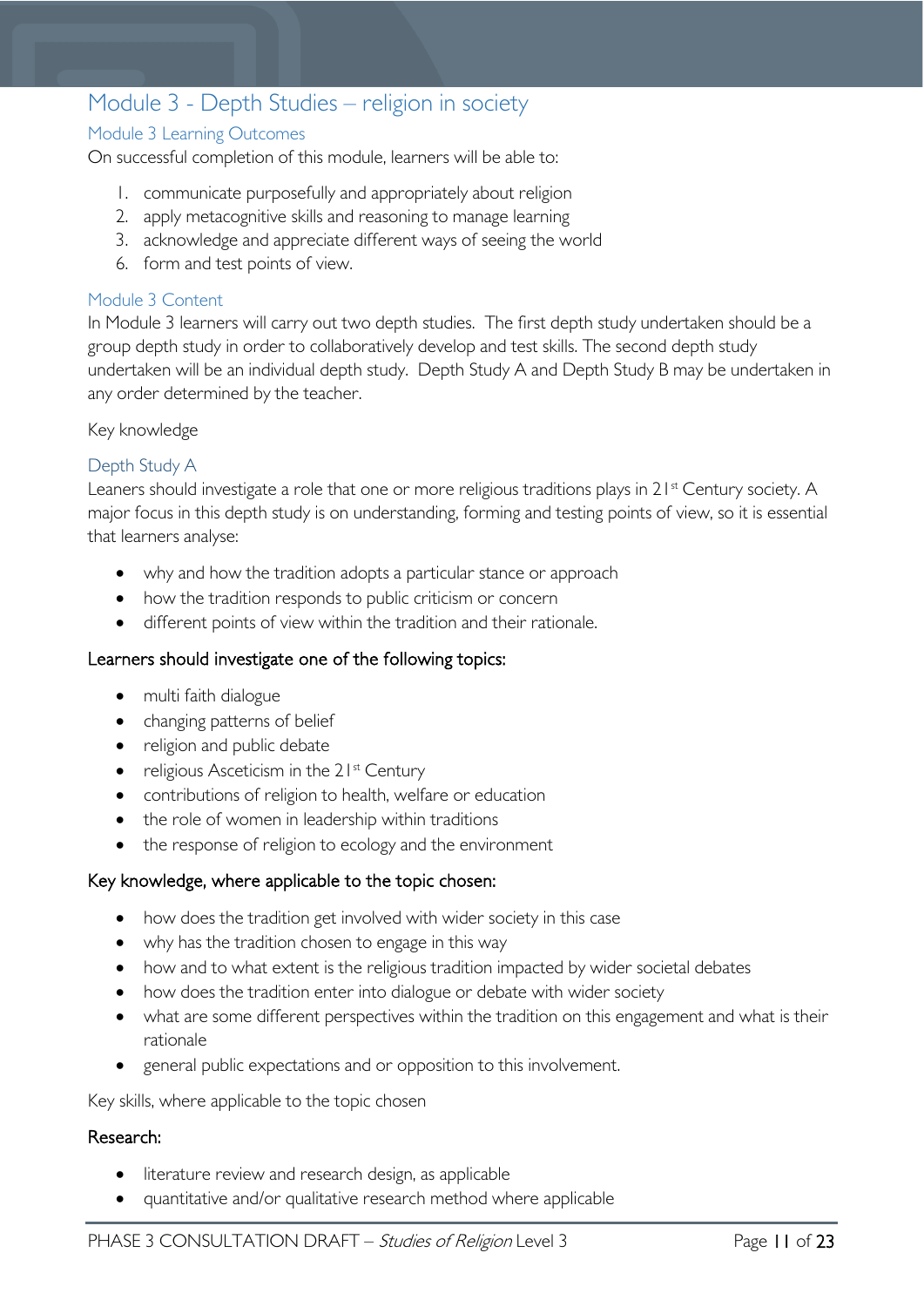• analysis of research data where applicable.

#### Communication:

- purposeful and effective multi-disciplinary research and presentation of information
- conventions aligned to disciplines and the research and communication tools used, including the conventions associated with academic integrity
- terminology associated with religions, faith and world views.

#### Metacognition:

- planning for success
- reflecting on progress
- responding to reflection and adjusting planning accordingly.

#### Reflection and evaluation:

- formulating questions
- using evidence and assessing its suitability, reliability and usefulness
- considering assumptions, implications and connections.

#### Acknowledgement of different perspectives:

- considering different perspectives, including how traditions respond to different perspectives within and outside of the tradition
- analysing the origin and impact of different perspectives
- explaining the benefits of different perspectives.

#### <span id="page-11-0"></span>Depth Study B

Leaners should investigate a significant contemporary challenge to a religious tradition. A major focus of this depth study is on understanding, forming and testing points of view, so it is essential that learners analyse:

- why the issue or challenge is challenging to the tradition
- how the tradition decided to respond
- why the tradition followed the particular response that it did.

#### Key knowledge:

- one challenge or issue that has had a significant impact on a religious tradition
- internal and external challenges to the religious tradition during the period of the era or event investigated
- the historical, social and religious context of the particular challenge
- different perspectives on the challenge or issue from within or outside of the tradition
- the impact of the challenge on the religious tradition
- how a religious tradition is responding to a significant internal or external challenge and an evaluation of the outcome for the tradition
- the effects of the response both within the religious tradition(s), and in its relationship to the wider society and/or other religious communities
- the context, purpose and bias of sources as well as relevance, reliability and authority.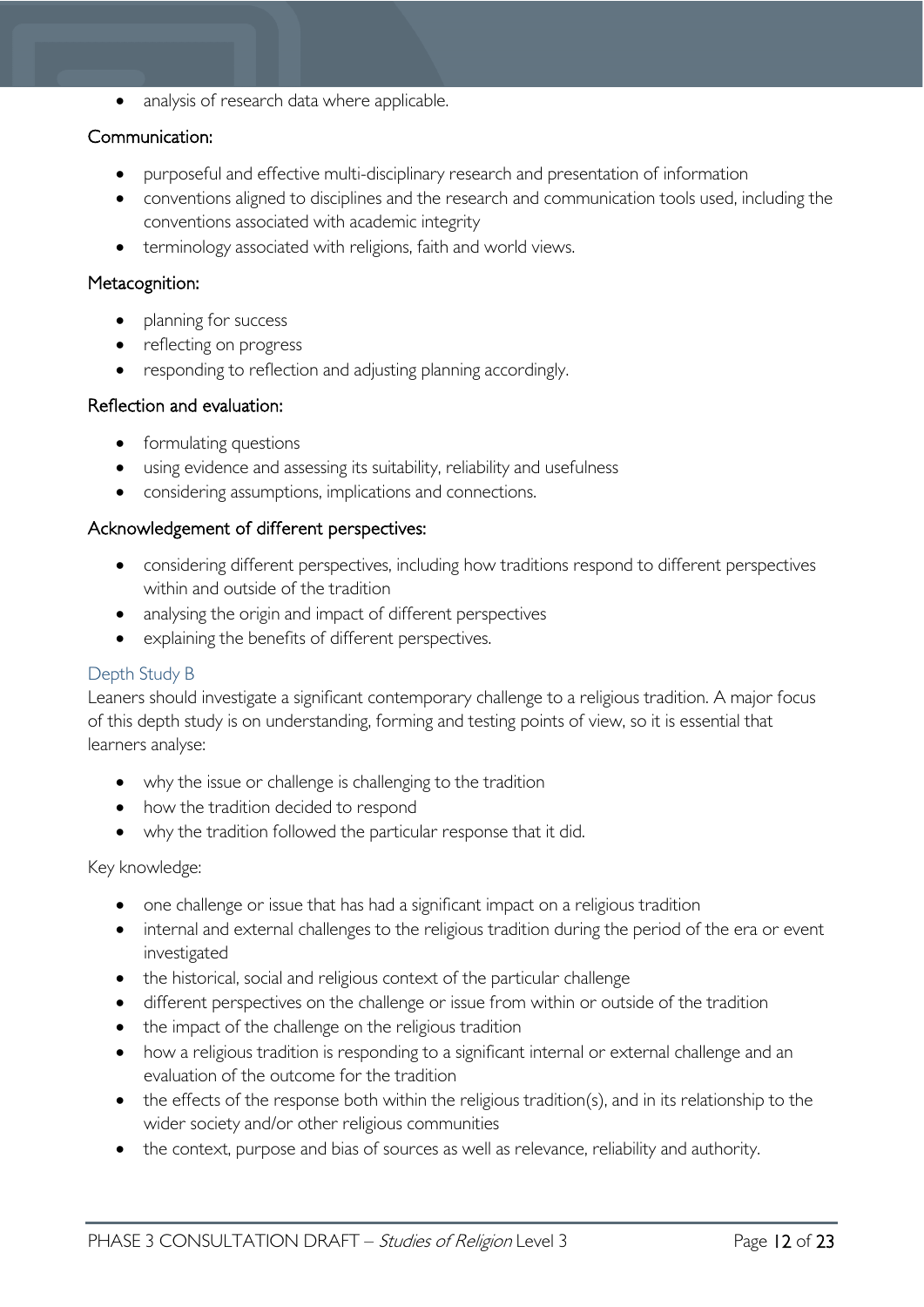#### Key skills, where applicable to the topic chosen

#### Research:

- literature review and research design, as applicable
- quantitative and/or qualitative research method where applicable
- analysis of research data where applicable

#### Communication:

- purposeful and effective multi-disciplinary research and presentation of information
- conventions aligned to disciplines and the research and communication tools used, including the conventions associated with academic integrity
- terminology associated with religions, faith and world views.

#### Metacognition:

- planning for success
- reflecting on progress
- responding to reflection and adjusting planning accordingly.

#### Reflection and evaluation:

- formulating questions
- using evidence and assessing its suitability, reliability and usefulness.
- considering assumptions, implications and connections.

#### Acknowledgement of different perspectives

- considering different perspectives
- analysing the origin and impact of different perspectives
- explaining the benefits of different perspectives.

#### <span id="page-12-0"></span>Module 3 Work Requirements

The work requirements of a course are processes, products or performances that provide a significant demonstration of achievement that is measurable against the course's standards. Work requirements need not be the sole form of assessment for a module.

This module includes one (1) project work requirement consisting of two (2) depth studies.

See Appendix 3 for summary of Work Requirement specifications for this course.

#### <span id="page-12-1"></span>Module 3 Assessment

This module will assess criteria 1, 2, 3, 6.

### <span id="page-12-2"></span>Assessment

Criterion-based assessment is a form of outcomes assessment that identifies the extent of learner achievement at an appropriate end-point of study. Although assessment – as part of the learning program – is continuous, much of it is formative, and is done to help learners identify what they need to do to attain the maximum benefit from their study of the course. Therefore, assessment for summative reporting to TASC will focus on what both teacher and learner understand to reflect endpoint achievement.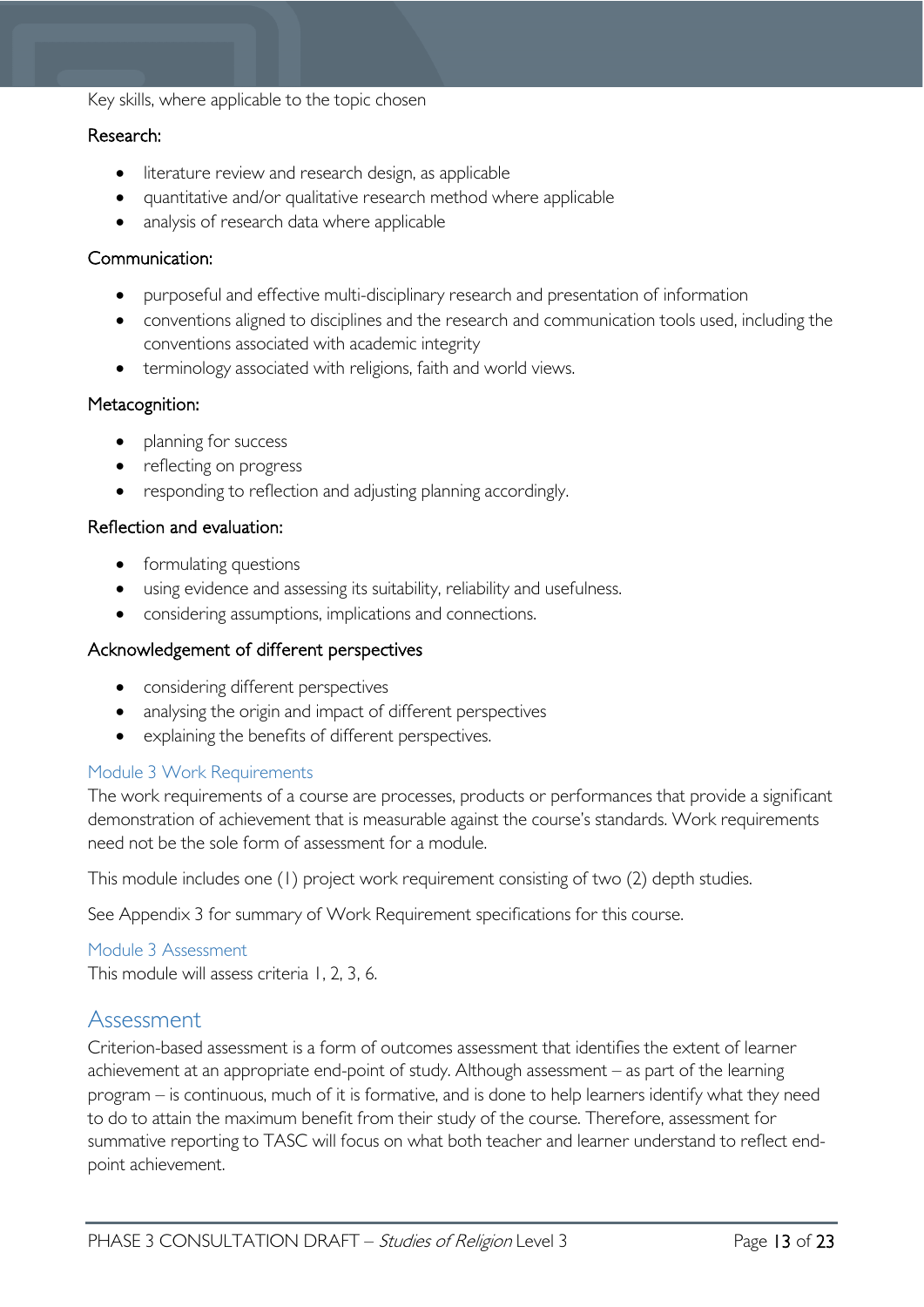The standard of achievement each learner attains on each criterion is recorded as a rating 'A', 'B', or 'C', according to the outcomes specified in the standards section of the course.

A 't' notation must be used where a learner demonstrates any achievement against a criterion less than the standard specified for the 'C' rating.

A 'z' notation is to be used where a learner provides no evidence of achievement at all.

Internal assessment of all criteria will be made by the provider. Providers will report the learner's rating for each criterion to TASC.

TASC will supervise the external assessment of designated criteria which will be indicated by an asterisk (\*). The ratings obtained from the external assessments will be used in addition to internal ratings from the provider to determine the final award.

#### <span id="page-13-0"></span>**Criteria**

| Criteria | Module | Module 2 | Module 3 | Notes                                                                          |
|----------|--------|----------|----------|--------------------------------------------------------------------------------|
| Assessed | ,2,3,4 | 1,2,3,5  | 1,2,3,6  | Three common criteria in all<br>modules and one focus<br>criterion per module. |

The assessment for *Studies of Religion* Level 3 will be based on the degree to which the learner can:

- 1. select and apply appropriate communication skills and strategies\*
- 2. select and apply metacognitive skills and reasoning
- 3. acknowledge and appreciate different ways of seeing the world
- 4. analyse rationale for key religious beliefs and values
- 5. identify and analyse implications of beliefs and values\*
- 6. form and test points of view\*

\*denotes criteria that are both internally and externally assessed.

#### <span id="page-13-1"></span>**Standards**

Criterion 1\*: select and apply appropriate communication skills and strategies

This criterion is both internally and externally assessed.

| Rating C                                                                                                                         | Rating B                                                                                          | Rating A                                                                                        |
|----------------------------------------------------------------------------------------------------------------------------------|---------------------------------------------------------------------------------------------------|-------------------------------------------------------------------------------------------------|
| appropriately selects from<br>and effectively uses a range<br>of formal and informal<br>communication formats to<br>suit purpose | meets communication<br>requirements of tasks<br>including effective use of<br>appropriate formats | sets, meets and sometimes<br>exceeds communication<br>requirements and<br>expectations of tasks |
| correctly uses a wide range<br>of topic-based terminology                                                                        | uses a wide range of non-<br>specialist and some specialist<br>terminology                        | uses a wide range of specialist<br>and non-specialist<br>terminology to clarify<br>meaning      |
| correctly uses a wide range<br>of communication<br>conventions.                                                                  | purposefully uses a wide<br>range of communication<br>conventions.                                | uses a wide range of<br>communication conventions<br>to clarify meaning.                        |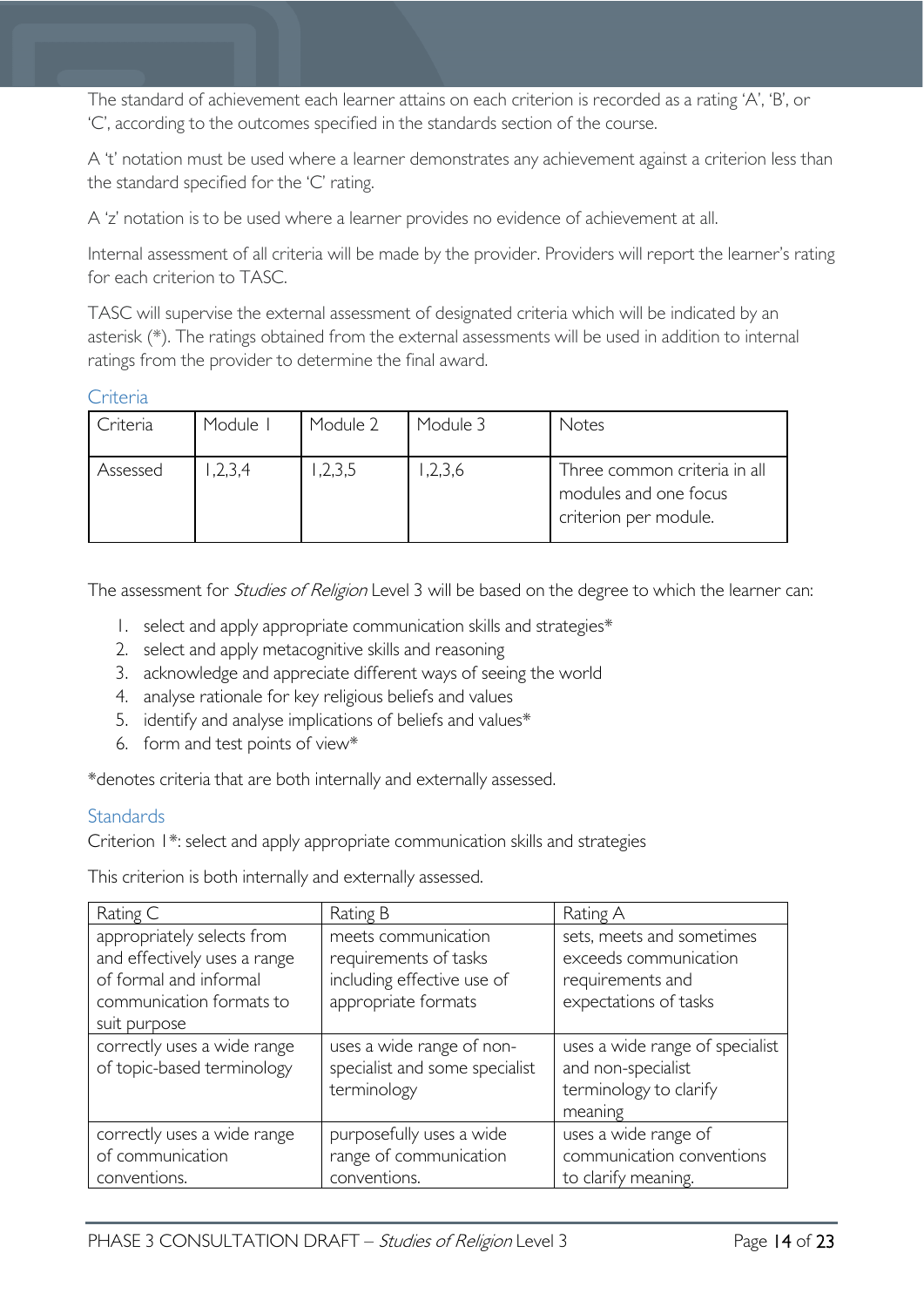Criterion 2: select and apply metacognitive skills and reasoning

| Rating C                       | Rating B                       | Rating A                        |
|--------------------------------|--------------------------------|---------------------------------|
| creates effective and detailed | creates effective learning     | demonstrates proficiency in     |
| learning plans                 | plans that address individual  | selecting and using learning    |
|                                | and collective strengths,      | strategies as part of           |
|                                | weaknesses and goals           | differentiated learning plans   |
| monitors and evaluates         | monitors learning and adjusts  | monitors learning and           |
| learning and adjusts learning  | plans and strategies           | effectively adjusts learning    |
| plans                          | accordingly                    | plans strategies and intentions |
|                                |                                | accordingly                     |
| sets aspirational and          | self-assesses progress         | consistently demonstrates       |
| achievable learning goals and  | towards high expectations      | high expectations and           |
| intentions.                    | and achievable learning goals. | achieves learning goals.        |

This criterion is only internally assessed.

Criterion 3: acknowledge and appreciate different ways of seeing the world

This criterion is only internally assessed.

| Rating C                                                                                                           | Rating B                                                                                                             | Rating A                                                                                                                                                     |
|--------------------------------------------------------------------------------------------------------------------|----------------------------------------------------------------------------------------------------------------------|--------------------------------------------------------------------------------------------------------------------------------------------------------------|
| explains the similarities,<br>differences and tensions<br>between knowledge, beliefs,<br>values and points of view | critically analyses the<br>similarities and differences<br>between knowledge, beliefs,<br>practices and perspectives | applies critical understanding<br>of similarities and differences<br>to imagine purposeful<br>dialogue between different<br>perspectives                     |
| analyses the origin and<br>evolution of knowledge,<br>beliefs, practices and points<br>of view.                    | critically analyses the complex<br>and dynamic nature of<br>knowledge, beliefs, practices<br>and perspectives.       | purposefully critically analyses<br>the complex and dynamic<br>nature of knowledge, beliefs,<br>practices and perspectives to<br>draw meaningful conclusions |
| explains the importance of<br>respecting and empathising<br>with different perspectives.                           | applies understanding of the<br>importance of respecting and<br>empathising with different<br>beliefs.               | purposefully applies<br>understanding of the<br>importance of respecting and<br>empathising with different<br>beliefs.                                       |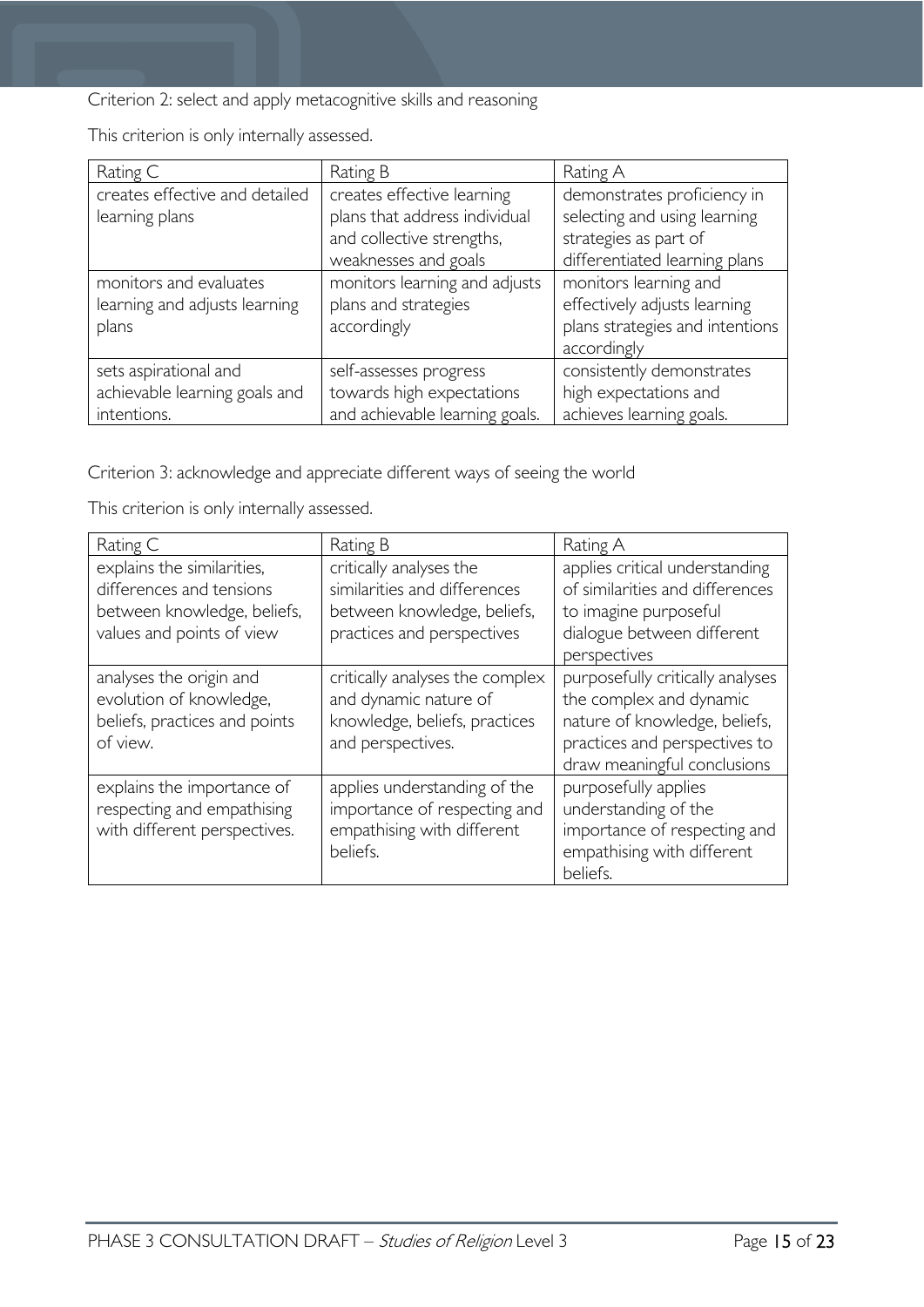Criterion 4: analyse rationale for key religious beliefs and values

This criterion is only internally assessed.

| Rating C                                                                                                               | Rating B                                                                                             | Rating A                                                                                                                                         |
|------------------------------------------------------------------------------------------------------------------------|------------------------------------------------------------------------------------------------------|--------------------------------------------------------------------------------------------------------------------------------------------------|
| develops questions that<br>identify key assumptions and<br>core beliefs underpinning<br>points of view                 | develops questions that<br>improve understanding and<br>analysis of differing points of<br>view      | develops questions that lead<br>to ways, sometimes new, of<br>understanding and<br>responding to differing points<br>of view                     |
| analyses and compares points<br>of view and the assumptions<br>that underpin them                                      | critically analyses differing<br>points of view and the<br>assumptions that underpin<br>them         | critically analyses differing<br>points of view and the<br>assumptions that underpin<br>them in order to create<br>meaningful dialogue           |
| analyses and compares the<br>connections between<br>different points of view and<br>their underpinning<br>assumptions. | critically analyses differing<br>points of view and their<br>connections with beliefs and<br>values. | critically analyses and<br>evaluates the connections<br>between points of view, their<br>underpinning assumptions<br>and associated world views. |

Criterion 5\*: identify and analyse implications of beliefs and values

This criterion is both internally and externally assessed.

| Rating C                                                                           | Rating B                                                                                                      | Rating A                                                                                                                                                                 |
|------------------------------------------------------------------------------------|---------------------------------------------------------------------------------------------------------------|--------------------------------------------------------------------------------------------------------------------------------------------------------------------------|
| develops questions that<br>identify the implications of<br>key beliefs and values  | develops questions that<br>improve understanding and<br>analysis of the implications of<br>beliefs and values | develops questions that lead<br>to ways, sometimes new, of<br>understanding and<br>responding to beliefs, values<br>and practices                                        |
| explains complex information<br>about the implications of<br>beliefs and practices | clarifies complex information<br>about the implications of<br>beliefs and practices                           | clarifies the complexities and<br>dynamic nature of beliefs and<br>values in order to explain<br>their implications for ritual<br>and daily life                         |
| analyses the connections<br>between religious beliefs,<br>values and practice.     | critically analyses the<br>connections between<br>religious beliefs, values and<br>practice.                  | critically analyses the<br>connections between<br>different religious beliefs,<br>values and their practices to<br>understand or imagine<br>dialogue between traditions. |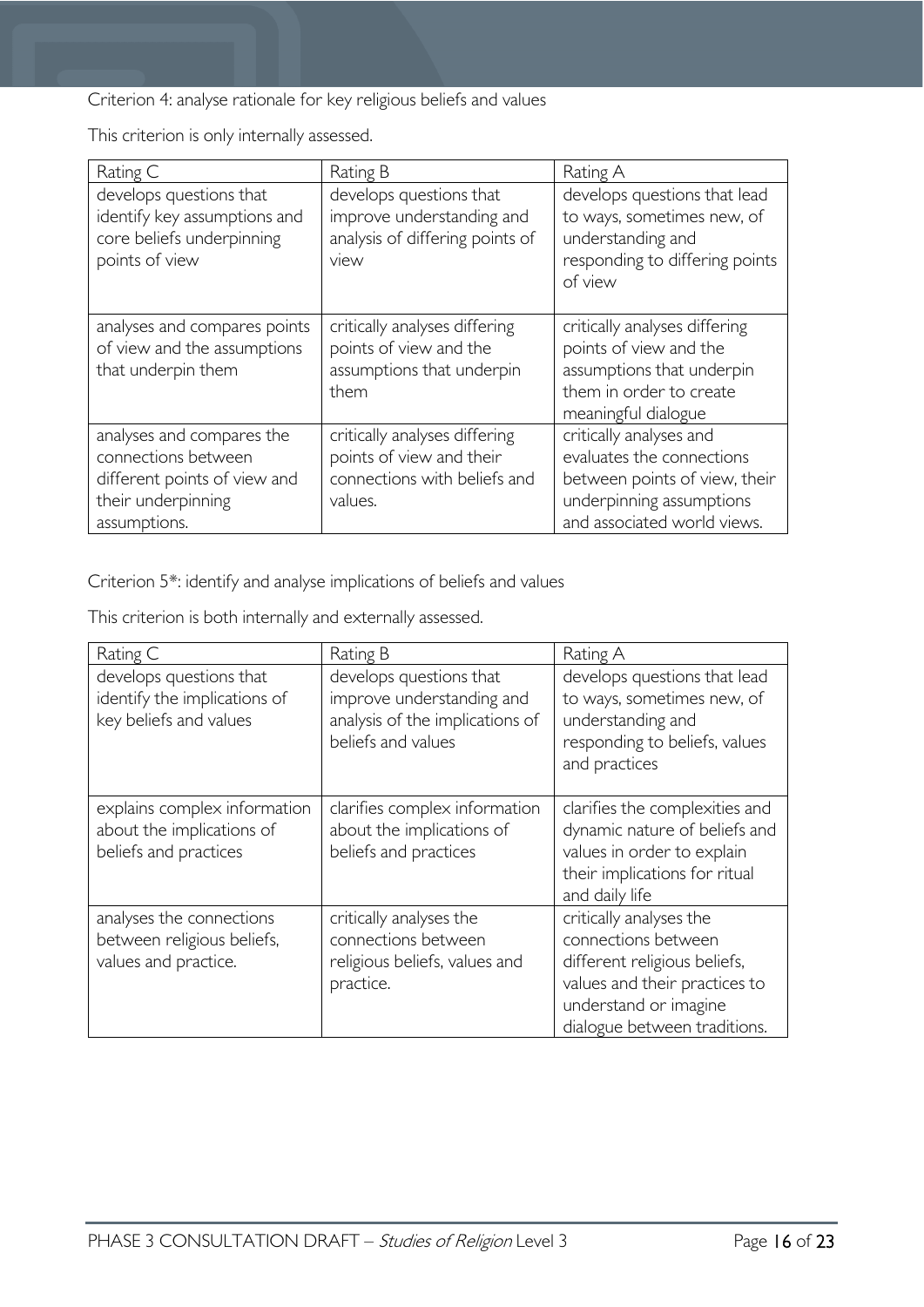Criterion 6: \*form and test points of view

| Rating C                        | Rating B                         | Rating A                        |
|---------------------------------|----------------------------------|---------------------------------|
| distinguishes fact from         | distinguishes fact from          | distinguishes fact from         |
| opinion and develops and        | opinion and develops             | opinion and develops and        |
| tests rational opinions at will | supported, coherent and          | defends supported, coherent     |
|                                 | consistent opinions at will      | and consistent opinions at will |
| analyses internal coherence     | critically analyses the internal | critically analyses and         |
| of points of view               | coherence of points of view      | evaluates the internal          |
|                                 |                                  | coherence and logic of own      |
|                                 |                                  | and others' point of view       |
| analyses consistency of points  | critically analyses the          | critically analyses and         |
| of view                         | consistency of points of view    | evaluates the consistency of    |
|                                 | with beliefs, values, actions,   | points of view with beliefs,    |
|                                 | opinions and other points of     | values, actions, opinions and   |
|                                 | view                             | other points of view            |
| purposefully collects and       | collects and critically analyses | collects, develops and          |
| analyses evidence for           | evidence for evaluation of       | critically analyses evidence.   |
| evaluation of points of view.   | points of view.                  |                                 |

This criterion is both internally and externally assessed.

### <span id="page-16-0"></span>Quality Assurance

• This will be determined by TASC at time of accreditation.

# <span id="page-16-1"></span>Qualifications and Award Requirements

The final award will be determined by the Office of Tasmanian Assessment, Standards and Certification from the 9 ratings (6 ratings from the internal assessment and 3 ratings from the external assessment).

The minimum requirements for an award in *Studies of Religion* Level 3 are as follows:

EXCEPTIONAL ACHIEVEMENT (EA) 8'A' ratings, 1 'B' rating (2 'A' ratings, 1 'B' rating from external assessment)

HIGH ACHIEVEMENT (HA)

4 'A' ratings, 4 'B' ratings, 1 'C' ratings (1 'A' rating, 1 'B' rating and 1 'C' rating from external assessment)

COMMENDABLE ACHIEVEMENT (CA) 4 'B' ratings, 4 'C' ratings (1 'B' ratings, 2 'C' ratings from external assessment)

SATISFACTORY ACHIEVEMENT (SA) 7 'C' ratings (2 'C' ratings from external assessment)

PRELIMINARY ACHIEVEMENT (PA) 5 'C' ratings

A learner who otherwise achieves the ratings for a CA (Commendable Achievement) or SA (Satisfactory Achievement) award but who fails to show any evidence of achievement in one or more criteria ('z' notation) will be issued with a PA (Preliminary Achievement) award.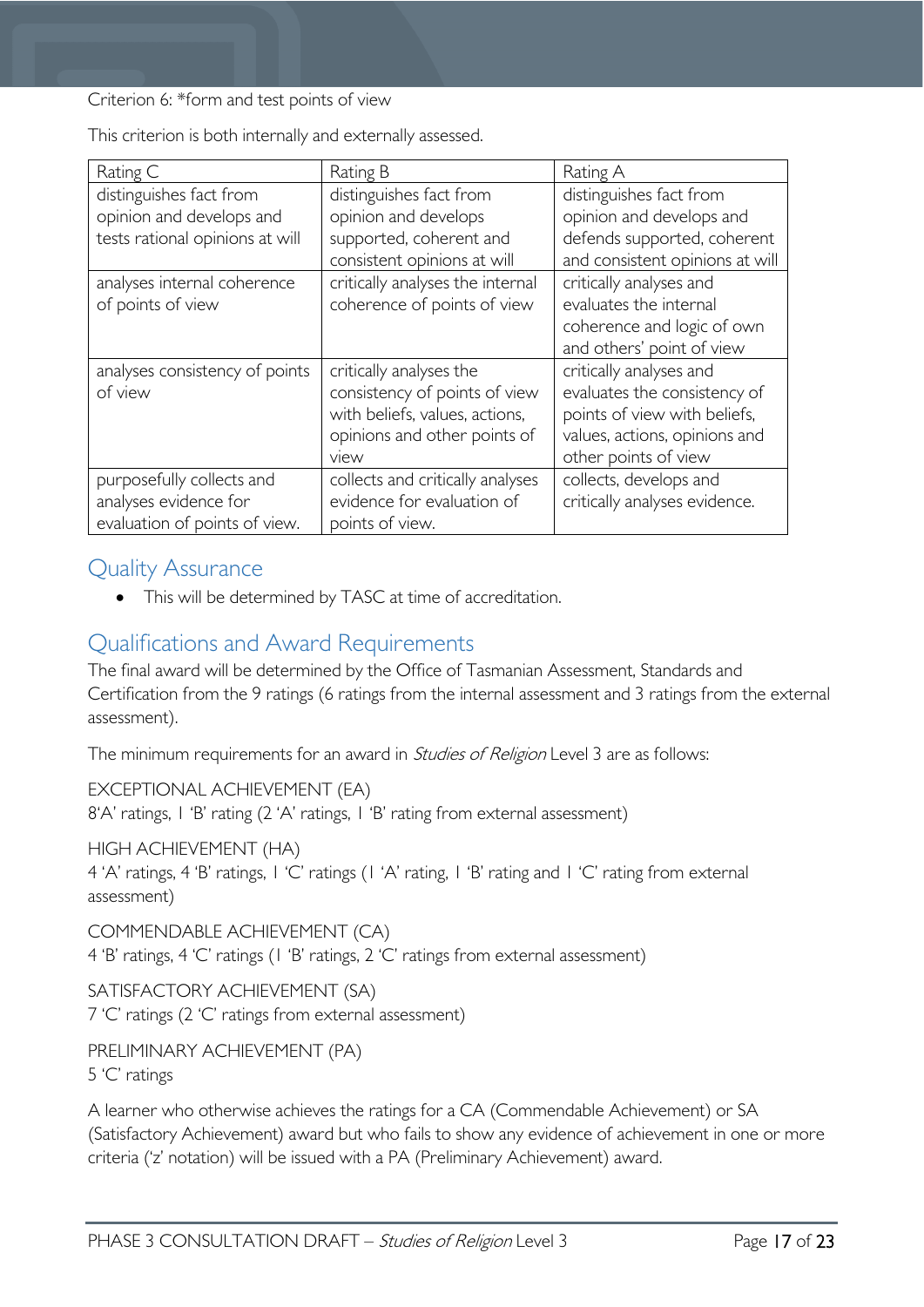### <span id="page-17-0"></span>Course Evaluation

• This will be confirmed by time of accreditation.

# <span id="page-17-1"></span>Course Developer

This course has been developed by the Department of Education's Years 9 to 12 Learning Unit in collaboration with Catholic Education Tasmania and Independent Schools Tasmania.

# <span id="page-17-2"></span>Accreditation and Version History

• Details to be determined by TASC at time of accreditation.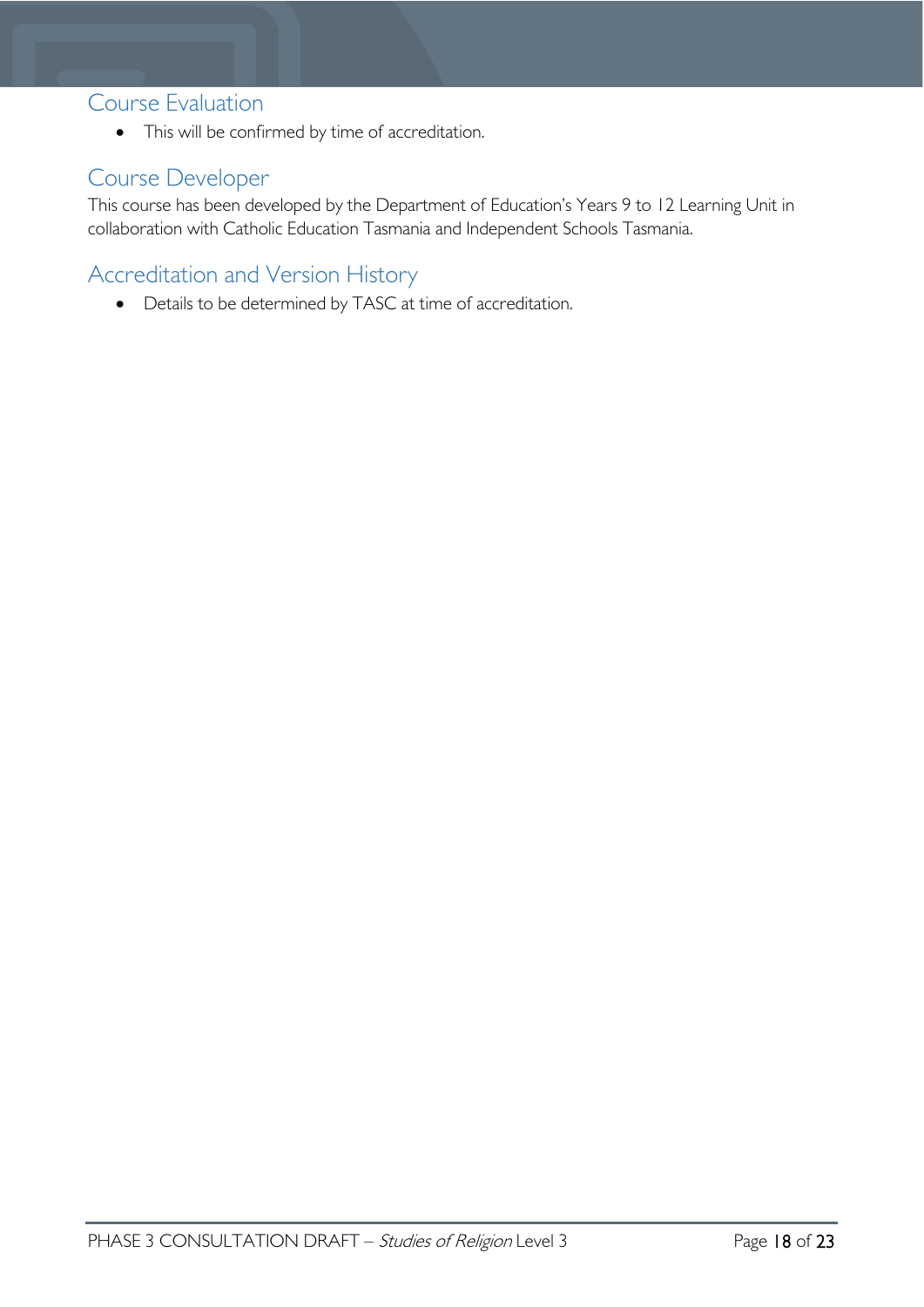# Appendix 1 - Line of Sight

| Learning Outcomes                      |                        |                             |                                            |                                                                                   |  |
|----------------------------------------|------------------------|-----------------------------|--------------------------------------------|-----------------------------------------------------------------------------------|--|
| What students are<br>expected to learn | Content                |                             |                                            |                                                                                   |  |
|                                        | What teachers<br>teach | <b>Work Requirements</b>    |                                            |                                                                                   |  |
|                                        |                        | Some of what<br>learners do | Criteria                                   |                                                                                   |  |
|                                        |                        |                             | Key characteristics of<br>what learners do | <b>Standards</b>                                                                  |  |
|                                        |                        |                             |                                            | Qualities to be<br>assessed for the key<br>characteristics of<br>what learners do |  |

<span id="page-18-0"></span>

|    | Learning Outcomes                                              | Course         | Work                           | Criteria        | Standards | General           |
|----|----------------------------------------------------------------|----------------|--------------------------------|-----------------|-----------|-------------------|
|    |                                                                | Content        | Requirements                   |                 |           | Capabilities (GC) |
|    | Communicate purposefully and appropriately about religion.     | Module 1, 2, 3 | Module 1, 2, 3 $\mid$ C $\mid$ |                 | E1, 2, 3  | GC:               |
|    |                                                                |                |                                |                 |           | 国民民泰              |
|    |                                                                |                |                                |                 |           | ©ු                |
|    | Apply metacognitive skills and reasoning to manage learning.   | Module 1, 2, 3 | Module 1, 2, 3                 | CC <sub>2</sub> | E1, 2, 3  | GC:               |
|    |                                                                |                |                                |                 |           | 国兴区泰              |
|    |                                                                |                |                                |                 |           | ©ු                |
| 3. | Acknowledge and appreciate different ways of seeing the world. | Module 1, 2, 3 | Module 1, 2, $3 \mid C3$       |                 | E1, 2, 3  | GC:               |
|    |                                                                |                |                                |                 |           | 国家哈奎              |
|    |                                                                |                |                                |                 |           | င <sub>ာ</sub>    |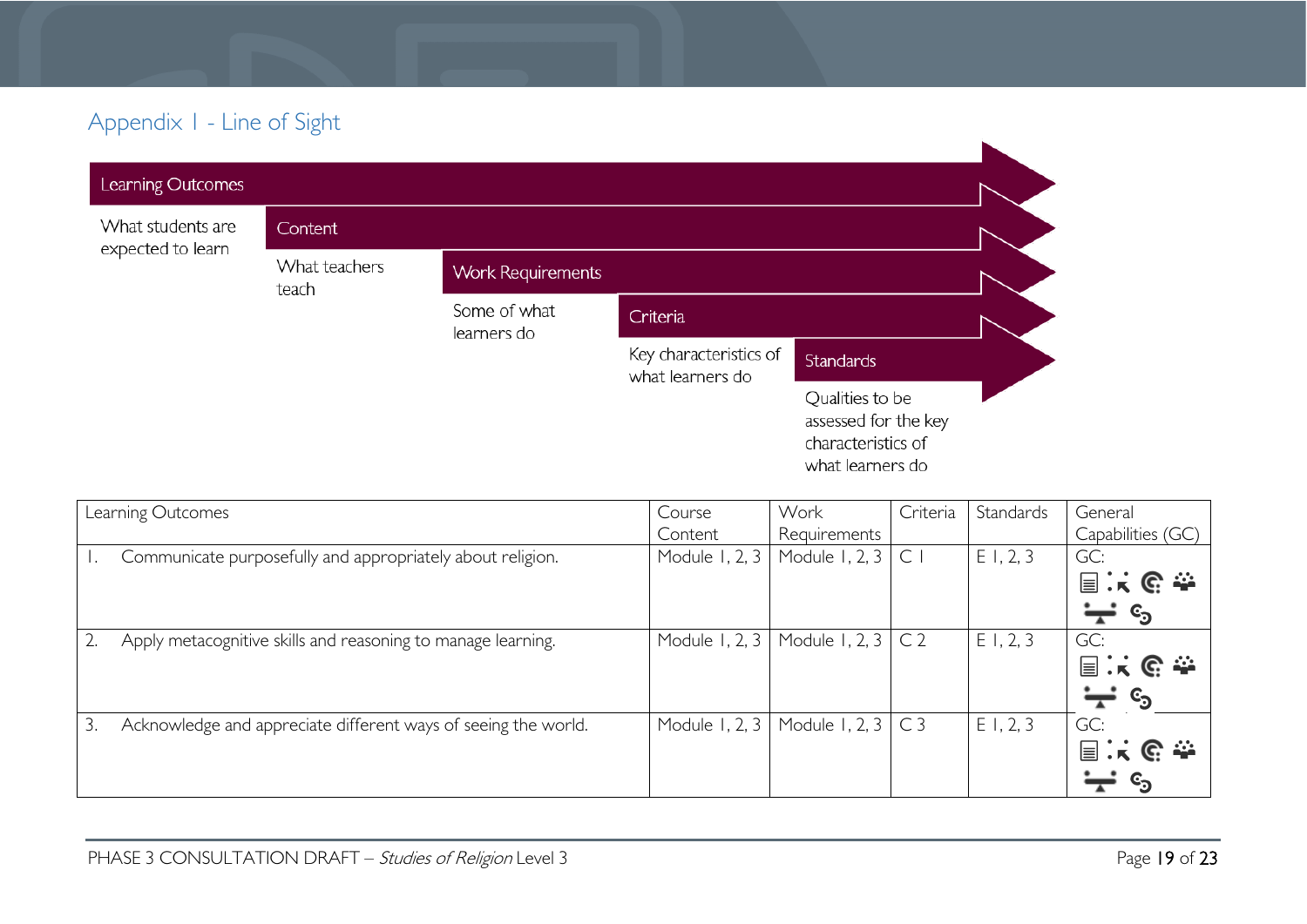| 4. | Understand how meaning is made and reinforced.                       | Module I | Module I | C <sub>4</sub> | E1, 2, 3 | GC:<br>国民巴泰<br>$c_{\rm b}$        |
|----|----------------------------------------------------------------------|----------|----------|----------------|----------|-----------------------------------|
| 5. | Analyse and explain the implication of religious values and beliefs. | Module 2 | Module 2 | C <sub>5</sub> | E1, 2, 3 | GC:<br>国民职责<br>$c_{\mathfrak{g}}$ |
| 6. | Form and test points of view.                                        | Module 3 | Module 3 | C6             | E1, 2, 3 | GC:<br>国民的泰                       |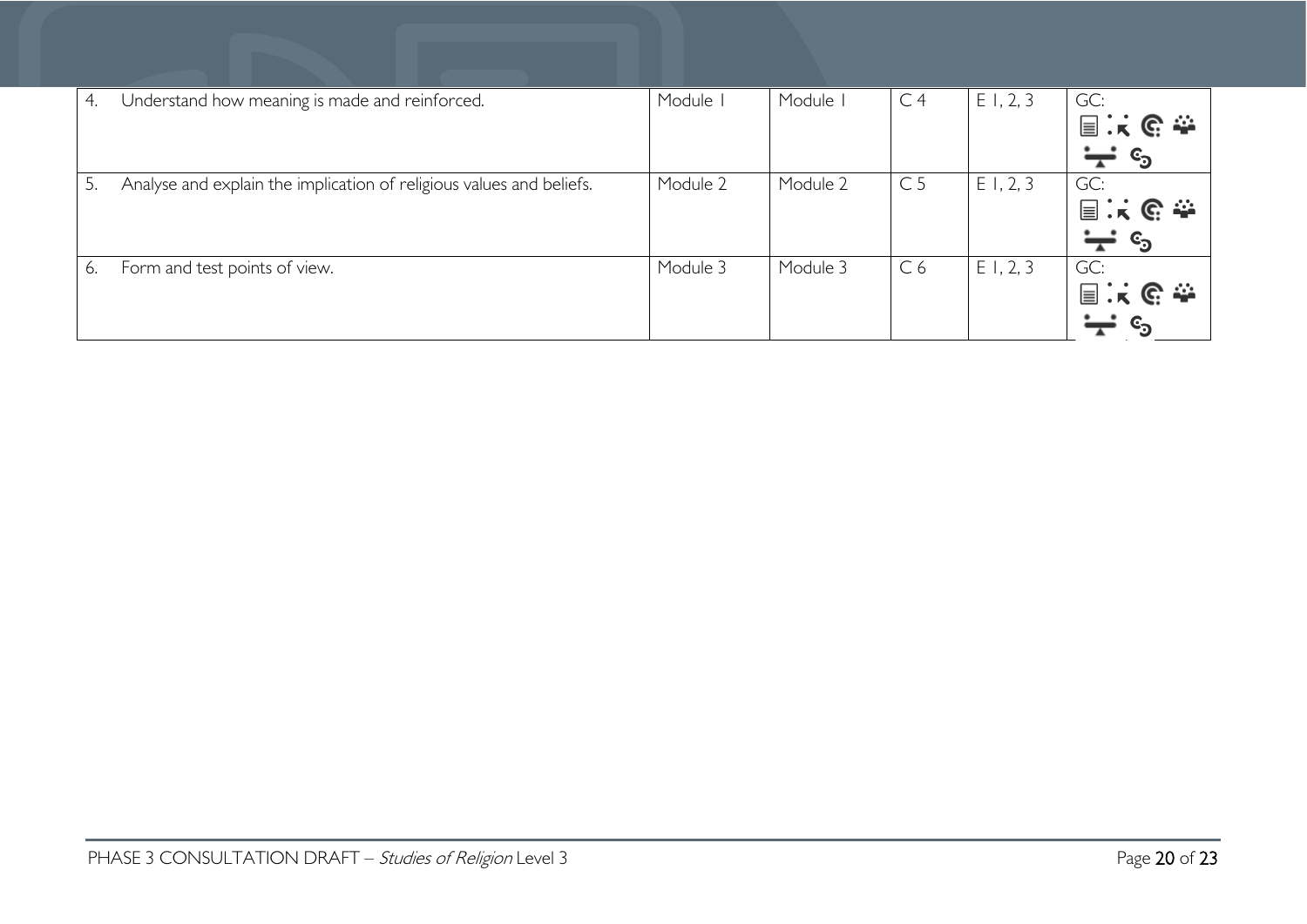# <span id="page-20-0"></span>Appendix 2 - Alignment to Curriculum Frameworks

There are no statements of national standards or frameworks relevant to this course.  

# <span id="page-20-1"></span>Appendix 3 - Work Requirements

<span id="page-20-2"></span>Module 1 Work Requirements Specifications

Focus Area: Transdisciplinary Projects

Title of Work Requirement: Different perspectives on core beliefs

Mode /Format: Inquiry

### Learning Outcomes: 1, 2, 3, 4

Description: The Module 1 work requirement consists of 1 one inquiry into different perspectives on key beliefs. Learners will investigate key beliefs from the perspective of two major variants of a tradition. The work requirement is not meant to be a comprehensive thesis, rather it is intended to be a sampling of the topic. In undertaking this investigation learners will consider:

- how the beliefs under discussion are situated within the world view of the tradition
- at least two differences in belief or interpretation of belief between the variants
- implications of the differences in belief as they manifest in practices, structures, stories and/or other beliefs
- explanations or accounts of each of the differing beliefs from at least two of the following approaches– historical, sociological, theological, philosophical, scientific
- how the difference in belief or interpretation has impacted relationships between adherents of both variants.

Size: 1000 – 1500 words total

Timing: This is a culminative work requirement for Module 1

External agencies: Learners may wish to engage with religious bodies and scholars in their community.

### Relevant Criterion/criteria:

- Criterion I: all elements
- Criterion 2: all elements
- Criterion 3: all elements
- Criterion 4: all elements

### <span id="page-20-3"></span>Module 2 Work Requirements Specifications

Focus Area: Transdisciplinary Projects

Title of Work Requirement: Living with faith

Mode /Format: Extended response

#### Learning Outcomes: 1, 2, 3, 5

Description: The Module 2 work requirement consists of an extended response. Learners may choose between options A and B. Extended Response A will present and contrast one tradition's response to an ethical issue. Extended Response B will critically analyse a tradition's approach to the problem of suffering.

#### Extended Response A will include:

- a brief outline of the ethical issue chosen by the learner including key questions and significant perspectives on the issue
- a presentation of the position the tradition does or would take on the issue, including variation or evolution within the tradition's position(s)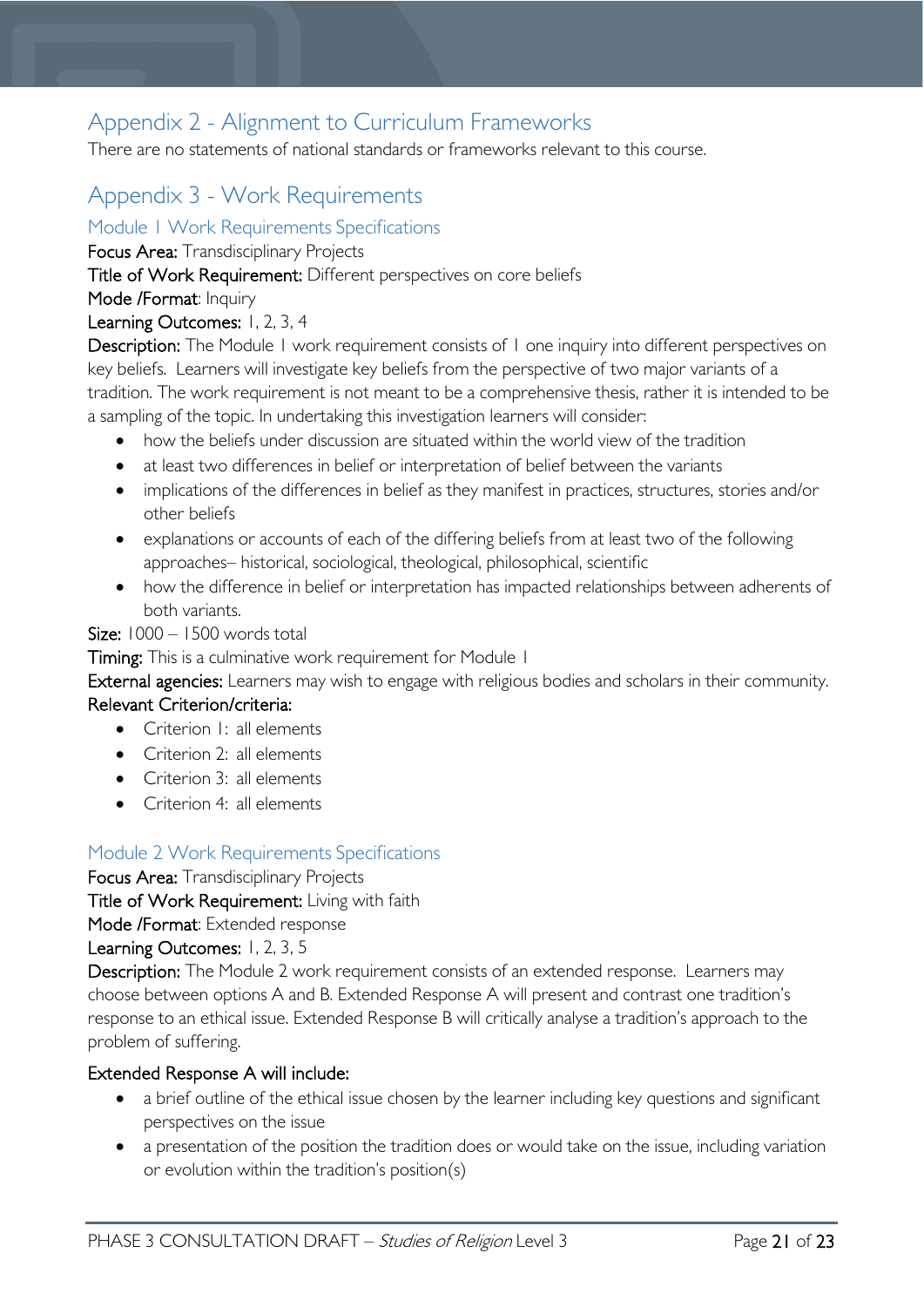- an analysis of the assumptions and reasoning underlying at least one position taken along with the real or potential implications of the position
- a discussion of variance of opinion within the tradition or contrast with an alternative religious or non-religious position on the issue
- the learner may take and justify a position on the issue.

### Extended Response B will include:

- an outline of the problem of suffering
- a presentation of the problem of suffering from the point of view of the tradition.
- an analysis of the assumptions and reasoning underpinning this point of view on the 'problem of suffering'
- a discussion of variance within the tradition regarding the problem of suffering (if relevant)
- an analysis of the implications of this view of the problem of suffering including variance or evolution within the tradition or contrast with an alternative religious or non-religious view
- the learner may include a supported personal response to the problem of suffering.

Size: The extended response will be between 1200 and 1800 words

Timing: There are no specifications for the timing of the work requirement.

External agencies: Learners may wish to liaise with religious bodies and organisations in their community.

#### Relevant criteria:

- Criterion 1: all standard elements
- Criterion 2: all standard elements
- Criterion 3: all standard elements
- Criterion 5: all standard elements

Relationship to External Assessment: The external response will be submitted for external assessment against criteria 1 and 5.

### <span id="page-21-0"></span>Module 3 Work Requirements Specifications

Focus Area: Transdisciplinary Projects Title of Work Requirement: Depth Studies

Mode /Format: Project consisting of two Depth Studies

### Learning Outcomes: 1, 2, 3, 6

Description: The Module 3 work requirement consists of two Depth Studies as outlined in Module 3 content above. Each depth study should include the following:

- a study design
- a response to each dot-point in the key knowledge for the depth study outlined in the Module 3 content (1500 – 2000 words or equivalent)
- a discussion of the evidence and use of evidence
- reflection and evaluation
- an annotated plan for the depth study.

Size: Each depth study will be  $1800 - 2,000$  words or equivalent, not including the annotated plan. Timing: Each depth study should take approximately 20 hours of the 50-hour module.

External agencies: It is expected but not required that learners will engage with external agencies.